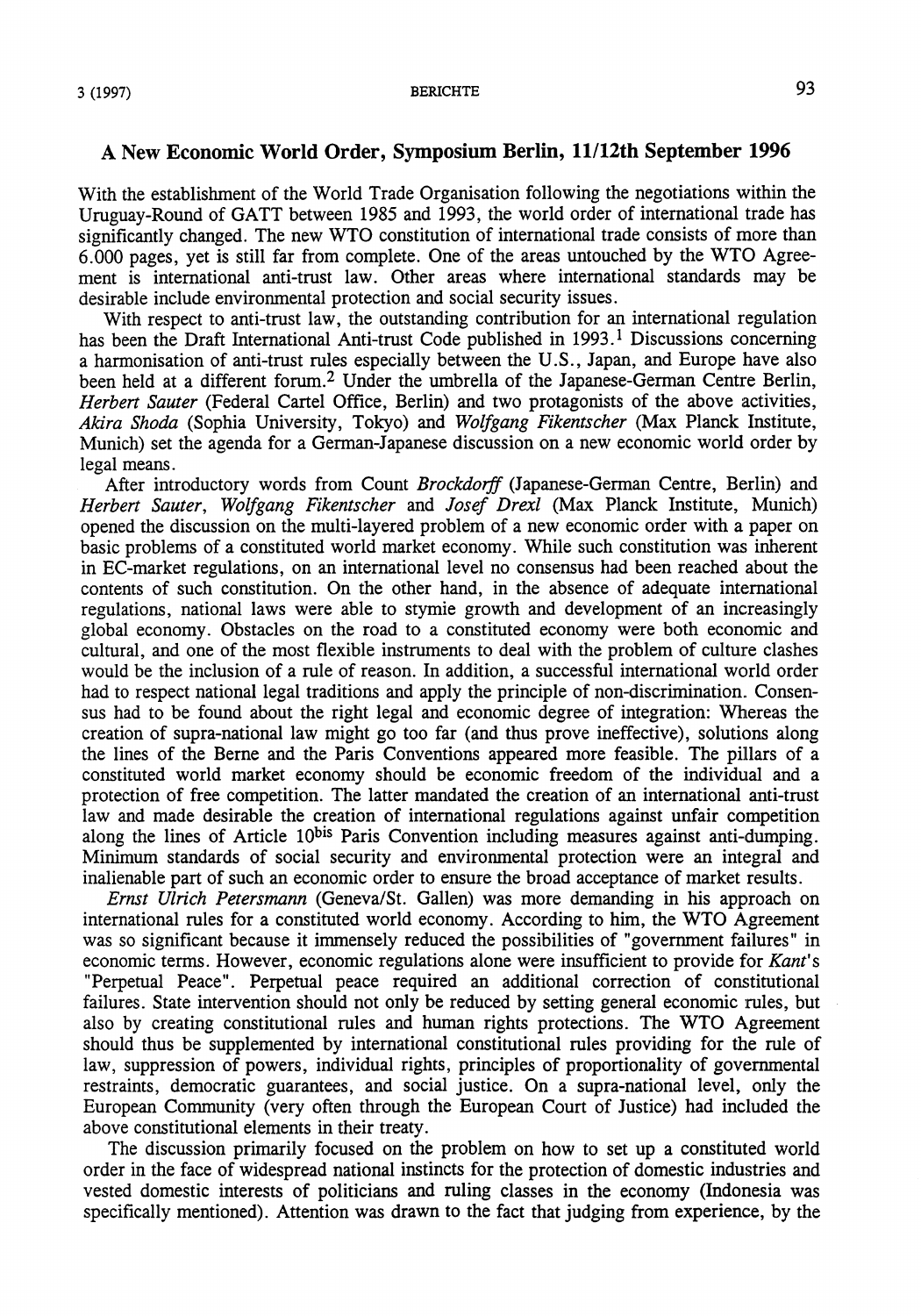introduction of intellectual property rights as subjective, individual rights, very often respect of human rights did take root as well. Thus, the WTO might have already introduced the seeds of a greater respect for human rights worldwide. Deficits were mentioned in the legal protection against: acts of international organisations. This was partly explained by a difference in culture between the U.S. and continental Europe. In the U.S. legal system, protection against govemmental decisions is not very developed.

A feasible solution for developing a world trade order could be the evolutionary approach starting from the WTO Agreement, thereupon developing a world economic policy and later on adopting a worldwide anti-trust code along the lines of the Paris Convention and the Berne Convention that would give room for different cultures towards economic laws.

*Kyohei Sakai* (Fair Trade Commission, Tokyo) in his presentation focussed on the historical developments of anti-trust law in the context of changing conditions (population explosion, environmental problems) and different approaches towards economic liberalism. Especially in the context of Japan, a remarkable change of mind towards a pro-competition policy could be detected from the first oil crisis until today. As to possible future problems and policies, attention should be given to a harmonisation of environmental standards and of the extra-territorial application of anti-trust laws.

In his presentation on the unification of anti-trust law on an international level, Akira *Shoda* (Sophia University, Tokyo) focused on four questions: The question if the national and the international market should be judged by the same standards (which was affirmed), the question of jurisdiction for an international anti-trust office (basic requirement here being a unified national standard and no application of national anti-trust laws in the country where the action is initiated, such as export cartels), interim solutions along the lines of the European model plus a reciprocal acceptance of national standards concerning a competition order, and finally specific problerns related to developing countries (e.g., market domination by large multinational companies).

The discussion concerned the question in how far an anti-trust world order could be drafted. One could think of a worldwide harmonisation, of an introduction of minimal standards, and of plurilateral agreements. There was a consensus that the Paris Convention and the Berne Convention should be used as models. Jurisdiction should be vested in national cartel offices, while the relevant market should be judged according to subjective criteria (who is in competition with whom?).

*Reinhard Fink* (Federal Cartel Office, Berlin) focused on more practical aspects of cooperation between national cartel offices. He stressed the differences in legal systerns and legal perceptions impeding such an exchange. In addition, the problem of transferring confidential information had not yet been solved. In case several cartel offices were competent for the same act, the gravity centre of action should determine the ultimate jurisdiction of one cartel office only. As for international harmonisation, *Fink* made clear that the EU viewed the WTO forum as the most promising one for future negotiations.

The discussion. showed that transferring confidential data was viewed as a major problem both by representatives of industry and officials from cartel offices. An exchange should be based on the rule of law, on bilateral agreements and should not concern merger procedures.

The following day came down from the lofty heights of global harmonisation to basic problerns of industry amidst a globalisation of markets. The only certainty, as *Albrecht Graf von Schlieffen* (Daimler Benz AG) stressed, was *Tucholsky's* quotation that, "as the global economy is concerned, it is linked with each other". Given the fact that globalisation could mean dealing with two-hundred different national legal systerns, harmonisation and internationalisation were developments devoutly tobe wished. Also the discussion rnade clear that increasingly unilateral standards were not set by law, but rather by consumer consciousness and sensitivity för "correct" behaviour, such as in the case of environmental standards. Reiichi Yumikura (Asahi Chemical Industry, Ltd., Anti-trust Law Committee, Keidanren) attached importance to an equal playing field for global players. Harmonisation was